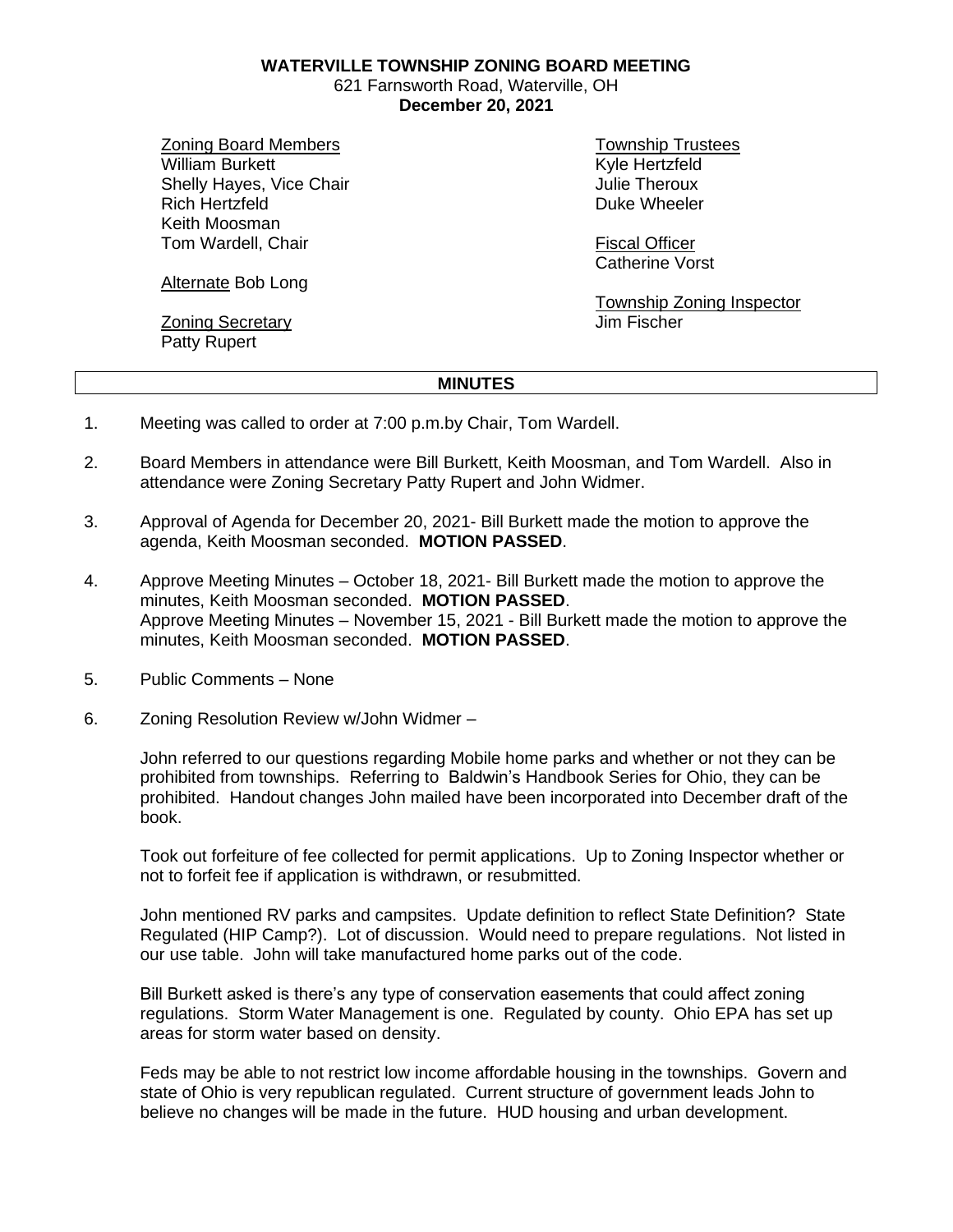- 7. Correspondence Patty Rupert
	- Note header at the top of the page now lists Catherine Vorst as Fiscal Officer. Since she was an elected official, Board of Election vote has been certified, been bonded and sworn in, elected to start prior to January 1, or normal Fiscal Officer term beginning in April.
	- Meeting Schedule for 2022, third Monday of every month will need to be posted.
	- BZA will hold organization meeting 1/17/22 at 6:30 p.m. Have been asked to stay for review of Zoning Resolution.
	- Public Notices will be submitted this week for zoning meetings. (January 6, 2022 publication of The Mirror). February 21 will be targeted as our first Public Meeting to present our proposed Zoning Resolution revisions.
	- All meeting minutes for Zoning Board have been submitted for posting on website. Do not know when they will be up.
- 8. Zoning Inspectors Report Jim Fischer

Permit No. 038 – new home permit for Brian and Mariah Carroll 6021 Winslow Road Whitehouse, Ohio 43571 Collected \$250.00 Check No. 1012 Permit No. 039 – new home permit for Seneca Builders, spec home in Coventry Glen 8521 Valley Gate, Lot 51, Plat 3 Waterville, Ohio 43566 Collected \$250.00 Check No. 11524 Permit No. 040 – new Accessory Building permit for J. Paul Wielinski 9748 South River Road Waterville, Ohio 43566 Collected \$100.00 Check No. 1080

I have written (40) total permits to date as follows;

Homes 15 Fence 7 Accessory Buildings 8 Home Alterations 3 In-ground pool 3 Pond 2 Commercial Alteration 1 Bed and Breakfast 1

12-02-2021 – I spoke with Dee Keating a relater who is working with a client interested in the former Betty Schultz property. She had numerous questions because of the non-conforming structures on the property.

12-09-2021 – I spoke with Guy Brown about a property at 7325 Finzel Road. It currently does not have any structures on the property. He would like to build an accessory building before building a home. Our zoning resolution requires a home to be built first. We are trying to work through his options.